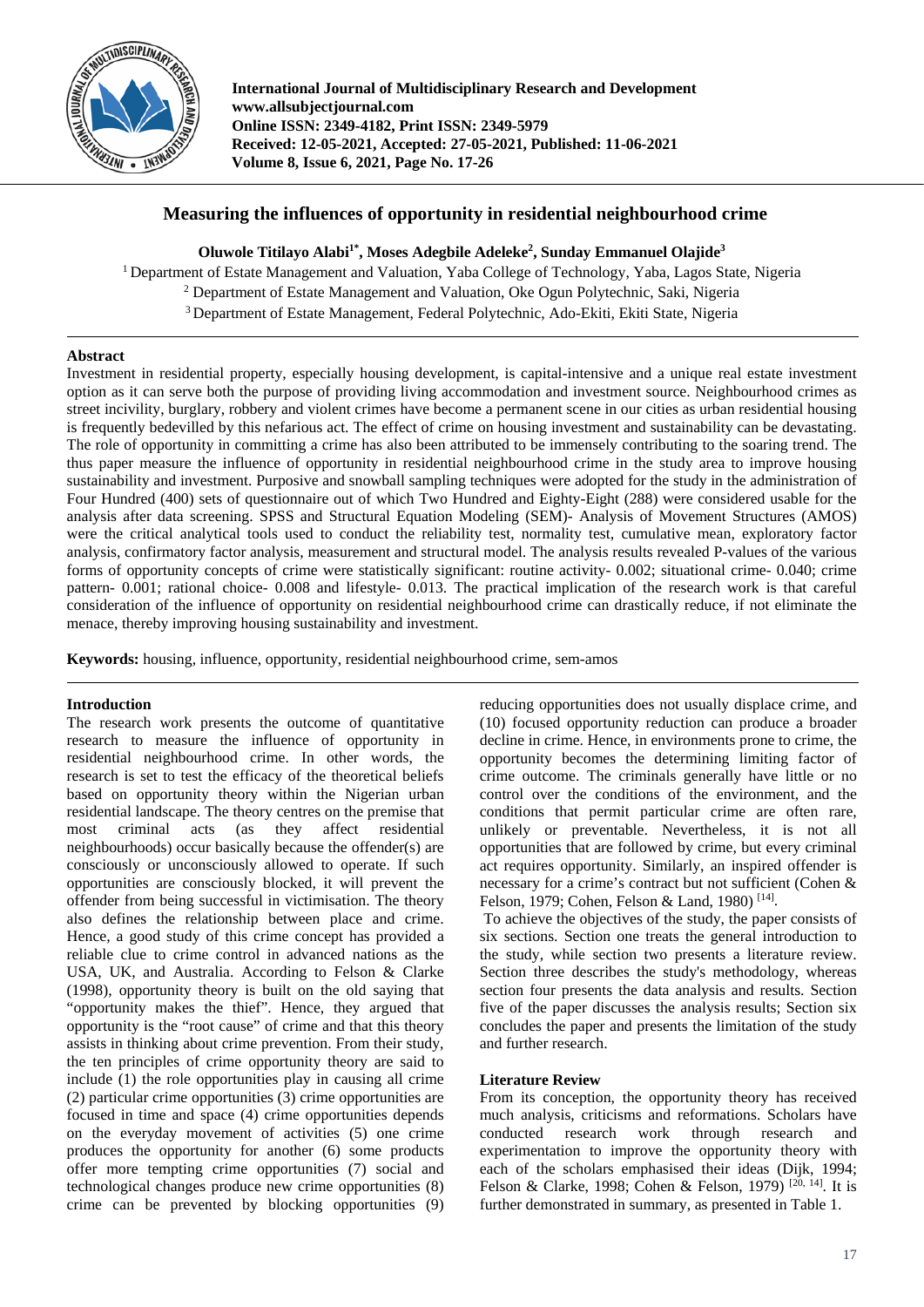Although the crime opportunity has been a useful tool for evaluating the criminal environment, like any other theory, there are several criticisms (Wortley, 2010; Sutton, 2012)<sup>[46,</sup> 43]. First, it is argued that the fortification given to targets by using hands-on measures as locks and alarms displaces crime to some other time or place. Second, opportunity crime theory opposed that no real advances in crime levels can be accomplished without tackling root psychological and social causes. Also, it is being criticised that if opportunities for certain kinds of crime are blocked, offenders may simply resort to more violent or shift their energies to entirely different or perhaps more intractable kinds of crime. In response to these criticisms, Clarke (2005) and Felson & Clarke (1998) summarised the criticisms under the misconception of what the concept of crime opportunity stands for. The key concepts associated with opportunity theory as adopted as variables in this study include routine activity theory, situational crime prevention, crime pattern theory, rational choice theory and lifestyle theory. Clarke  $(1997)$  <sup>[11]</sup> described situational crime prevention as comprising opportunity-reducing measures that make crime more difficult and riskier, or less profitable and excusable as judged by a broad range of offenders; involve the adaptation of the immediate neighbourhood in an as systematic and permanent way as possible and are directed at concrete forms of crime. He added that several features of the definition relevant to the most extended discussion of situational crime prevention should be noted. These include making sure that situational measures be geared towards particular categories of crime; explicit recognition of a broad range of potential criminal attempting to satisfy diverse motives through various methods; ensuring a changed environment designed to disrupt potential offender concerning the costs and benefits attached to committing a particular crime; and that some evaluation of moral costs of offending form part of the judgments made by a prospective offender. The theory asserts that most opportunistic offenders are rational in their decision-making and recognise, evaluate and respond to environmental cues. Cozens  $(2014)$ <sup>[19]</sup> associated it with reward effort relating to the offence and environmental factors and perceived risk that serves as an integral part of the built environment's decision-making process. In other words, Ōzkan (2011) [38] opines that in line with the tenets of the theory before an offender decides to victimise, he or she must have analysed the probable costs and benefits. Clarke & Cornish (1985) and Cornish & Clarke,  $(1986)$ <sup>[17]</sup> look at crime as a rational decision to involve criminal activities having considered the reward to other legitimate activities. According to these studies, several factors can influence the decision to commit a specific crime. Background factors include temperament, intelligence, cognitive style, sex, class, education, neighbourhood, and broken home. A previous experience like direct and vicarious learning, moral attitude, selfperception foresight, and planning also contribute to crime's rational choice. Cornish & Clarke (1986) [17] evaluated solutions to include the degree of effort, amount/immediacy of reward, likelihood and severity of punishment and moral costs. Rational choice theory, from the outcome of their studies, borrows concepts from economic theories of crime but seeks to avoid some of the reproaches made of these theories, including that: economic models: (i) frequently overlook rewards of crime that cannot straightforwardly be translated into cash equivalents; (ii) not sensitive to the great

diversity of behaviours within the general crime label, with the assortment of costs and benefits, but rather tended to lump all together as one variable in their equations; (iii) the formal mathematical modelling of unlawful choices in economic theories require data that are unattainable or can only be pressed into services by making impracticable assumptions about what they represent; and (iv) selfmaximising decision-maker image in economic theory with a self-centred motive of gaining his or her advantage, does not fit the opportunistic and thoughtless nature of much crime (Clarke & Felson, 1993)<sup>[12]</sup>. According to  $\bar{O}$ zkan  $(2011)$ <sup>[38]</sup>, routine activity theory dwells on the premise that predetermined crime results from a likely offender and a suitable target meeting in time and space without a capable guardianship. In other words, crime cannot occur where there is a capable guardian, even when a likely offender meets a suitable target (something valuable). The theory proved that capable guardianship represents an object, living or non-living, close to the target, of which its/his presence deters the offender. Active guardianship is not necessarily provided by only a police officer or a security guard but by anyone or anything close to the target (Felson & Clarke, 1998). Practically, the routine activities theory was first applied to predatory crime by the criminologists. By definition, predatory (or exploitative) crime means; an illegal act in which "someone undeniably and deliberately steals or damage of the person or property of another" (Cohen & Felson, 1979)<sup>[14]</sup>. According to Brantingham & Brantingham (1981)  $^{[8]}$ , the crime pattern theory emphasises the role of location in crime occurred within the space of time. It was observed that using different parameters measuring from an occurrence of crime at the city level to the neighbourhood level and building level. It highlights how specific crimes occur in specific locations and at specific times. Crime pattern theory also places a high premium on the criminal event's location about the offender and target as they assemble in space and time. In the modelling of different types of crimes, activity nodes, paths and edges are considered necessary. Nodes are dominant places in the live people as their abode, workplace, recreational sites, and malls' centres. These are places where people move from and to. On the other hand, paths are the networks as thoroughfares or footpaths, along which people move to get to their place of destinations. People move from and to their various nodes through the paths. The crime pattern theory suggested that individuals become victims and commit a criminal act close to their nodes. It may be that such individuals spend substantial time there (Brantingham & Brantingham, 1995). The scholars further opined that Paths are significant, as determine the people's level of an area awareness. Edges are places where sufficient distinctiveness exists, which is an apparent change between one area and the other, either physical or perceptional. A perfect example for the physical edge is the existence of a river or even a highway. A commercial district, for instance, ends and residential district starts can be an example of a perceptional edge. A zone like that most often attracts criminal activities such as shoplifting, robberies, and racial attacks (Ōzkan, 2011) [38]. Lifestyle theory or lifestyle-exposure theory is a theory of victimisation that acknowledges that not everyone has the same lifestyle and that some lifestyles expose people to more risks than do other lifestyles (Fattah, 1993) [26]. Strategies for crime control would then include those to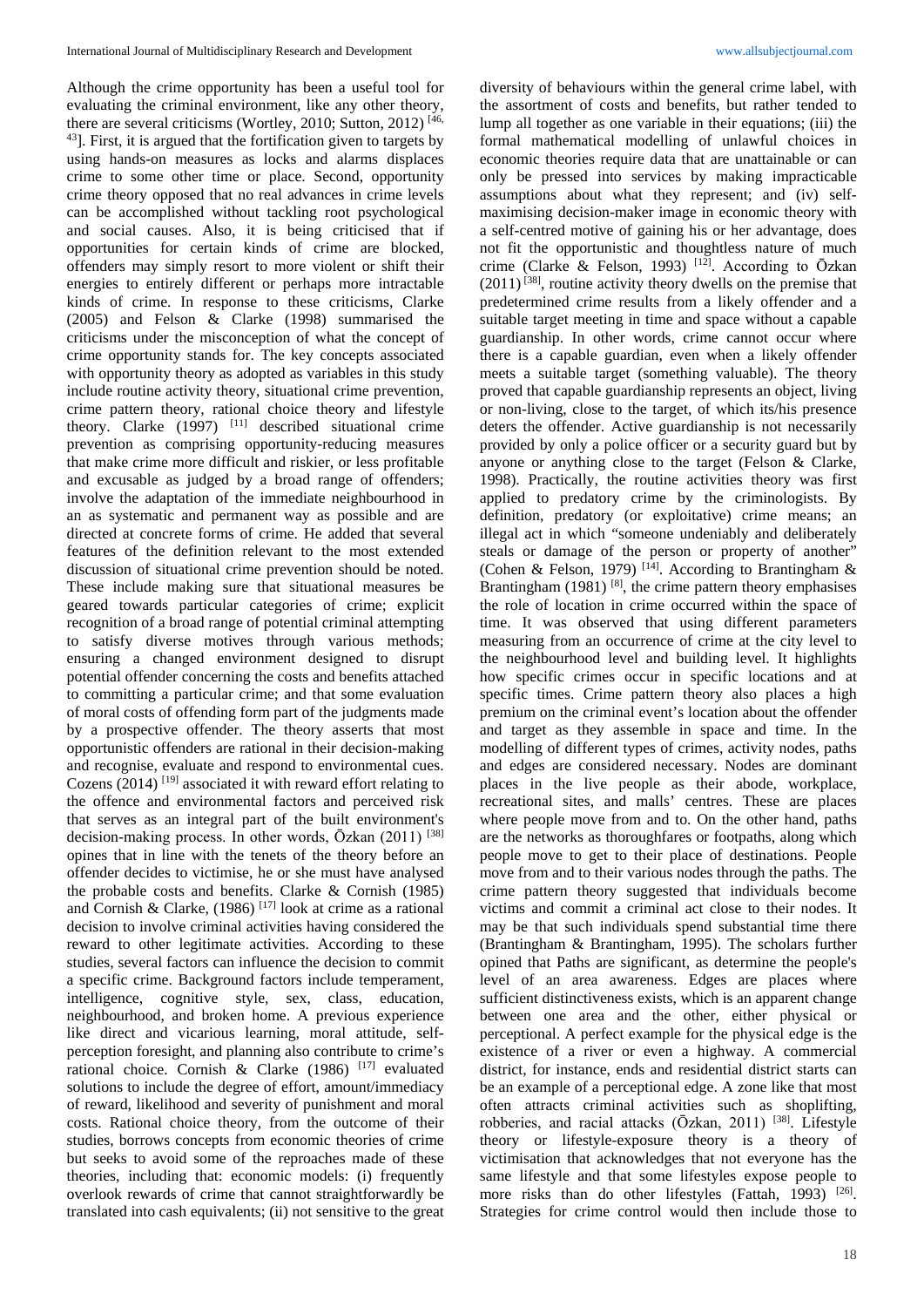increase effective guardianship and reduce motivated offenders' availability. The lifestyle-exposure theory was developed to explain the correlates of crime against persons, and Cohen & Felson (1979) have extended the theory to property crime. The theory thus emphasises the lifestyle of individuals –when and where people go, what they engaged in, whom they interact with and whom they meet.

Crime within the Nigeria urban residential landscape is soaring and alarming with little effort made to ameliorate principally due to use of primitive approach of the penal system and dearth of research on crime and its prevention (Olajide & Lizam, 2016)<sup>[36]</sup>. This research is expected to establish the possibility of drastically reducing crime without necessarily using force (police or/and prison) by adopting preventive measures of blocking crime opportunity within the residential neighbourhoods. Previous studies have shown that property crime (which come in the forms of burglary, street incivility, robbery and violent crime) is most pronounced more than other forms of crime within the urban setting (Gibbon, 2004; Cohen, 1990)<sup>[26, 13]</sup>. Since residential buildings are used as living accommodation and valuable items are usually kept inside, they attract offenders, especially in developing economies like Nigeria. Furthermore, victimisation is rampant within the residential neighbourhoods as residents may often leave the house vacant to attend to other activities like shopping, workplace, worship centre, recreation and others thereby giving a prospective offender free access to operate (Olajide & Lizam,  $2016$ )  $^{[36]}$ . This study is set to determine the causal effects of the various crime opportunity theory (as enumerated earlier) on the residential neighbourhood crime, as shown in the research assessment framework (see Figure 1).

| Table 1: Components of Crime Opportunity Theory |  |
|-------------------------------------------------|--|
|-------------------------------------------------|--|

| S/N              | <b>Type</b><br><b>Name</b>                  | <b>Thrust of The Theory</b>                                                                                                                                                                                                                                                                                                                                                                                                                                                                                                                                           | Author(S) & Year                                            | <b>Usefulness</b>                                                                                                             | Criticism                                                                                                                                                                                                                                                                                                                                                    |
|------------------|---------------------------------------------|-----------------------------------------------------------------------------------------------------------------------------------------------------------------------------------------------------------------------------------------------------------------------------------------------------------------------------------------------------------------------------------------------------------------------------------------------------------------------------------------------------------------------------------------------------------------------|-------------------------------------------------------------|-------------------------------------------------------------------------------------------------------------------------------|--------------------------------------------------------------------------------------------------------------------------------------------------------------------------------------------------------------------------------------------------------------------------------------------------------------------------------------------------------------|
| 1.               | Situatio<br>nal<br>Crime<br>Prevent<br>ions | Situational prevention is an opportunity-<br>reducing measure that is directed at<br>exact forms of crime, involve the<br>organisation, design or operation of the<br>immediate environment systematically<br>and permanently as imaginable, and<br>make crime more difficult and risky, or<br>less satisfying and excusable as judged<br>by a wide range of offenders                                                                                                                                                                                                | Clarke, 1980                                                | Existing studies<br>revealed that this<br>theory had been<br>residential<br>neighbourhood crime<br>prevention.                | It is exceedingly simplistic<br>hypothetical, the problem of crime<br>displacement, diversion of<br>proved to be useful in attention from fundamental causes<br>of crime, restriction of personal<br>freedom, conventional and<br>managerial approach to crime                                                                                               |
| $\overline{2}$ . | Lifestyl<br>e<br>Theory                     | Fattah's study confirms that activities of<br>person's work and leisure engender<br>exposure to latent offenders (such as<br>alcohol consumption in public places,<br>late-night use of public transport or the<br>kind of car or quality of wears) tend to<br>surge the risks of victimisation.                                                                                                                                                                                                                                                                      | Fattah, 1993;<br>Hindelang, et al.<br>(1978).               | It is quite relevant to<br>residential<br>neighbourhood<br>security                                                           | It modifies people's lifestyle,<br>thereby restraining their freedom.                                                                                                                                                                                                                                                                                        |
| 3.               | Rationa<br>Choice                           | The theory maintains that crime results<br>from rational choices based on the<br>evaluation of anticipated costs and<br>benefits. The supposed risk, reward and<br>effort connected with the offence and<br>Theory environmental variables within the built-<br>up areas are an integral part of the<br>decision-making process.                                                                                                                                                                                                                                      | Clarke and<br>Cornish, 1985;<br>Cornish and<br>Clarke, 1986 | It is relevant to<br>offenders' behaviour to<br>housing crime                                                                 | The advancement of the 'bounded<br>rationality model' tends to<br>perforate the theory's tenet and<br>secondly, better-protected areas<br>will simply displace crime.                                                                                                                                                                                        |
| 4                | Routine<br>es<br>Theory                     | The theory focuses on the premise that<br>Activiti predatory crime is a probable offender's<br>product, a suitable target's junction in<br>time and space with the absence of<br>qualified supervision.                                                                                                                                                                                                                                                                                                                                                               | Cohen and Felson,<br>1979                                   | There are practical<br>studies to support its<br>relevance in a<br>residential burglary.                                      | RAT tells who is more likely to be<br>victimised. However, who are the<br>offenders? There is an association<br>between crime victims and<br>offenders. Also, crime rates are<br>generally proportionate to the<br>number of inspired criminals.                                                                                                             |
| 5.               | Crime<br>Pattern<br>Theory                  | The theory highlights how particular<br>crimes occur in precise locations and at<br>exact times. Crime pattern theory<br>examines differing scales, from patterns<br>of crime at a micro-level (city) to macro-<br>level (neighbourhood) to the micro-level<br>(building envelop). It also emphasises<br>the criminal and target as they converge Brantingham, 1981<br>in space and time with a specific<br>emphasis on the place of the unlawful<br>event. Activity nodes, paths and edges<br>are also significant in the modelling of<br>different types of crimes. | Brantingham and                                             | There are practical<br>studies to substantiate<br>its importance in<br>residential burglary<br>and other ferocious<br>crimes. | As an offshoot of situational crime<br>deterrence, the study was criticised<br>by social crime prevention for<br>being 'anti-social' since has done<br>little to help individuals prone to<br>committing the crime. It has also<br>been criticised to be individual-<br>focused while statistics prove a<br>large amount of crime is<br>committed in groups. |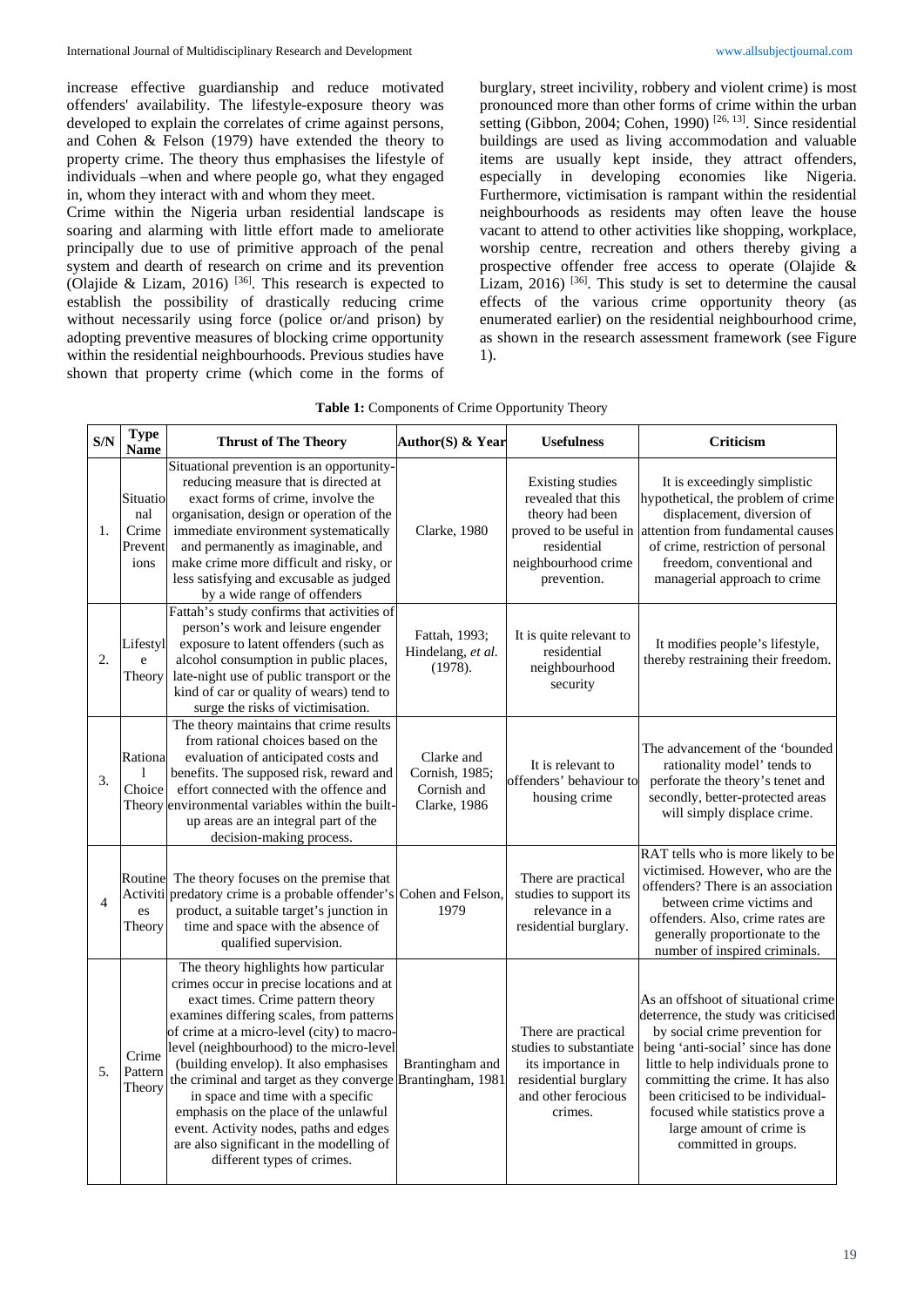

**Fig 1:** Research Assessment Framework

#### **Methodology**

The study conducted between January and March 2019 within Ado-Ekiti, the State Capital of Ekiti State, Nigeria. The research involved data collection using a structured questionnaire administered on the city's inhabitants made up of the working class derived from the tertiary institutions and government establishments located within the urban centre. The aim of the research is to measure the influence of opportunity on residential neighbourhood crime. The opportunity (independent variable) was derived from the various theories associated with crime opportunity. These include rational choice, crime pattern, routine activity, situational crime prevention and lifestyle. Residential neighbourhood crime represents the various offences that are perpetuated within the residential neighbourhood. These include burglary, theft and street incivility, robbery, graffiti and violent crime, among others. Several studies have examined the relevance of opportunity in crime prevention, including Felson & Clarke (1998), Clarke & Cornish (1985), Brantingham & Brantingham (1995), Cornish & Clarke (2003) <sup>[16]</sup> and Fattah (1993) <sup>[23]</sup>. However, studies on measuring the influence of opportunity on residential neighbourhood crime have been somewhat limited. Therefore, devising a more reliable valid and contextual measure is an important issue (Dunstan, *et al.,* 2005). The present study also employed similar assessment criteria to create a more reliable and valid construct to answer the research hypotheses. The study however adopted purposive and snowball sampling techniques in the administration of the questionnaire. Purposive in the sense that the working class (educated) was targeted due to the technicality involved in the research and snowball in the sense that workers in the tertiary institutions and government offices within the State capital of Ekiti State were the target respondents. Four hundred (400) questionnaires were produced and administered, 317 were retrieved out which

288 were finally used for the analysis after data screening. The survey response rate stood at about 77.63%, considered adequate (Saunders, *et al*., 2009) [42]. To determine the sample frame and sample size, an estimate of the total number of staff capable of responding to the questionnaire stood at 6,000 (through staff payrolls) and using the sample size calculator; the sample size is roughly 382; hence 400 was adopted through simple approximation (Bartlett, *et al.,* 2001). In the course of this research, the instrument was measured on a Likert Scale. Likert scale to determine the respondents' perception of the matter under investigation scores were based on a five Likert-scale format ranging from 'strongly disagree' to 'strongly agree'. This scale allows for freedom of opinion and relative ease of data analysis, assuming that experience's strength/intensity is linear (McLeod, 2008). Lorenzo *et al.* (2008) recommended a minimum scale of 4 to 11. However, Dawes (2008) also argued that the increase in response option has no significant effect on scale reliability or validity. In addition to this, Johns  $(2010)$  <sup>[29]</sup> posited that when the response scale is below 5 points, the response becomes significantly inaccurate because it will measure the only direction instead of the magnitude. Similarly, according to him, scales above five (5) points usually pose difficulty distinguishing between the scales to respondents. Hence, this instrument was measured on a scale of 1-5 from strongly disagree (1) strongly agree (5). The questions relating to each constructed were adapted, adopted and formulated through the related literature while the reliability test was conducted to measure the research instruments' internal consistency. The data acquired through questionnaires to answer the research questions were summarised and analysed using MS Excel 2013, SPSS v22 and AMOS v20. The respondents' comments from the questionnaire's open-ended questions were equally quantified and used in the analyses.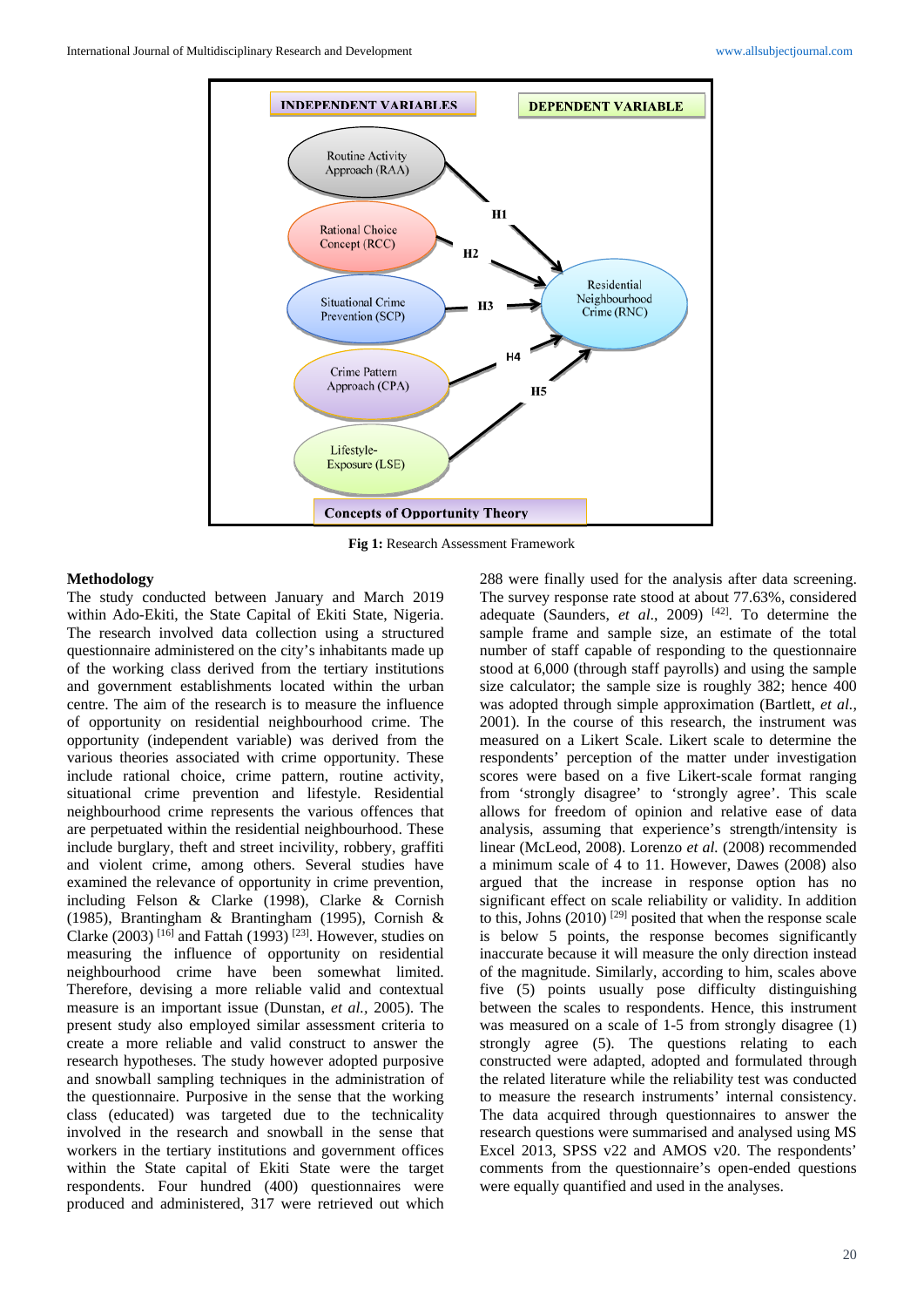#### **Data Analysis Reliability Analysis**

The essence of each construct's reliability analysis is to assess the measurement instrument's internal consistency through the Cronbach alpha. Table 2 presents the reliability analysis result for Residential Neighborhood Crime (RNC), Routine Activity Approach (RAA), Rational Choice Concept (RCC), Situational Crime Prevention (SCP), Crime Pattern Approach (CPA) and Life Style-Exposure (LSE). The Cronbach alpha for RNC, RAA, RCC, SCP, CPA and LSE are 0.688, 0.907, 0.879, 0.885, 0.871 and 0.825 respectively. These values exceeded 0.60, indicating that they are reliable for measuring the respective constructs (Pallant, 2011).

|  | <b>Table 2: Reliability Analysis</b> |  |
|--|--------------------------------------|--|
|  |                                      |  |

| <b>Factors/Constructs</b>                    | Code          | No. of<br>Question | Cronbach<br>Alpha |
|----------------------------------------------|---------------|--------------------|-------------------|
| Residential Neighborhood Crime<br>(RNC)      | 2             |                    | 0.688             |
| Routine Activity Approach (RAA)              | $\mathcal{R}$ |                    | 0.907             |
| Rational Choice Concept (RCC)                |               |                    | 0.879             |
| <b>Situational Crime Prevention</b><br>(SCP) | 5             |                    | 0.885             |
| Crime Pattern Approach (CPA)                 | 6             |                    | 0.871             |
| Life Style - Exposure (LSE)                  |               | 5                  | 0.825             |

#### **Data Normality**

In applying structural equation modelling, it is required that data should be normally distributed. Hence, this necessitates that data normality should be confirmed (Hair, *et al*., 2011) [27]. In this particular study, all skewness and kurtosis values for the six  $(6)$  constructs have below +1and -1, indicating the distributed data's multivariate normality (Pallant, 2011) [40].

# **Structural Equation Modeling (SEM) Using Analysis of Moment Structures (AMOS)**

SEM-AMOS is software encompasses such diverse statistical techniques as path analysis, confirmatory factor analysis, Causal modelling with analysis of variance, latent variables and multiple linear regressions. AMOS could be accessed through various ways, but for this study, it was accessed through licensing a copy from Statistical Package for Social Sciences (SPSS), Version 22, which was meant for the personal computer. Essentially, SEM is an extension of the general linear model (GLM) that enables a researcher to test a set of regression equations simultaneously. The basic approach usually adopted in performing SEM analysis includes establishing relevant theory, model construction, instrument construction, data collection, model testing, result and interpretation. The model involves a set of relationships between the measured variables. These relationships are then expressed as restrictions on the entire set of possible relationships. The outcomes feature the model fit of the overall indices and parameter estimates, standard errors, and test statistics for each model's free parameter (Awang 2015) <sup>[2]</sup>. The choice of using SEM-AMOS software for this study was considered desirable due to several attractive virtues it enjoys. These among others include clear and testable assumptions underlying the statistical analyses that give investigator full control and potentially through furthering understanding of the analyses, the graphical interface of the model boosts creativity and

facilitates rapid model correcting. Also, the model possibility of comparing regression coefficients, mean and variances simultaneously is an added advantage. While the provision of comprehensive tests of model fit and individual parameter estimate test simultaneously and the possibility of purging errors through measurement and confirmatory factor analysis and its most attractive quality (Awang, 2015) [2].

#### **Measurement Model**

The structural equation modelling (SEM) adaptation in analysing the data through AMOS 21.0 software required a two-step approach employed as a pre-requisite for SEM use (Awang,  $2015$ ) <sup>[2]</sup>. The initial step necessary for the measurement model's preparation is estimated for confirmatory factor analysis (CFA) was adopted to check the model fit and validity. The goodness of fit is in line with the laid down principles. Findings, as presented in Figure 2, show that the factor loadings after necessary deleting were significant. That is, not less than 0.6 (Hair, *et al*., 2011; Awang, 2014) <sup>[27, 3]</sup>; the chi-square/df stood at 1.787 which is less than the benchmark  $0f < 5.0$  (March & Hocevar, 1985); the CFI is 0.920 (Bentler, 1990). TLI is 0.912 (Bentler & Bonett, 1980)<sup>[5]</sup>; RMSEA (root mean square error of approximation is 0.053, which is less than the benchmark of ≤ 0.080 (Browne, Cudeck & Bollen, 1993). In summary, these result figures me*et al*l the recommended criteria for the suitable model fit (Hair, *et al*., 2011; Babin, *et al.,* 1994; Awang, 2015).



**Fig 2:** The Measurement Model

The data were also tested for construct validity to ensure that the model is appropriately fit, which involved the discriminant and convergent validity and the correlation matrix for the entire research constructs (Hair, *et al*., 2011; Awang, 2014)  $[27, 3]$ . Whenever the Average Variance Extracted (AVE) square root is greater than the correlation with other constructs, discriminant validity is achieved (Hair, *et al.*, 2011)<sup>[27]</sup>. All reflective indicators' loadings are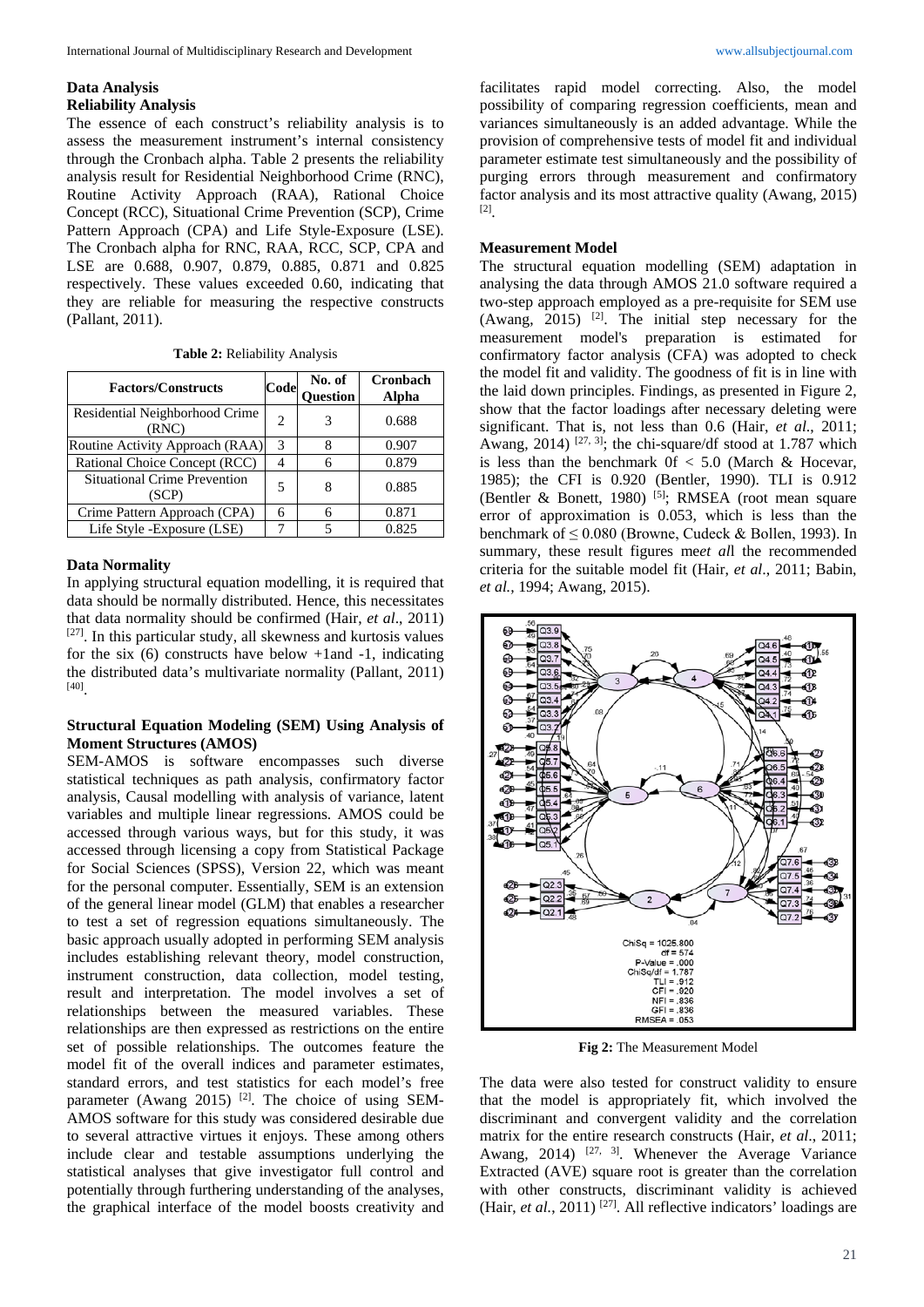above 0.6 after the data had been refined through reliability test (Cronbach alpha) and expository factor analysis (EFA). The values of composite reliability for all reflective constructs are above 0.7 (Hair, *et al.* 2011; Awang, 2015) [27, <sup>2]</sup> and the AVE for each construct is above 0.50 (Fornell  $\&$ Larcker, 1981) confirming a convergent validity as shown in Tables 3 and 4.

| <b>Code Items</b>                                                                                    | <b>Factor Loadings</b> | CR    | <b>AVEs</b> |
|------------------------------------------------------------------------------------------------------|------------------------|-------|-------------|
| 2. Residential Neighborhood Crime (RNC)                                                              |                        |       |             |
| 2.1 There is a correlation between opportunity and criminal tendencies                               | 0.69                   |       |             |
| 2.2 Provision of preventive gadgets can deter offenders                                              | 0.59                   |       |             |
| 2.3 Burglary usually occurs in neighbourhoods when the residents are not around                      | 0.67                   |       |             |
| 3. Routine Activity Approach (RAA)                                                                   |                        |       |             |
| 3.1 Exposed accommodation is a target of burglary                                                    | 0.75                   |       |             |
| 3.2 Accommodation left untidy can attract victimisation                                              | 0.73                   |       |             |
| 3.3 The number of adults in a household could influence criminal attack                              | 0.72                   | 0.771 | 0.459       |
| 3.4 The period a house is left empty can influence burglary                                          | 0.80                   |       |             |
| 3.5 Presence of neighbourhood watch, dogs or CCTV can scare offenders                                | 0.81                   |       |             |
| 3.6 Accommodation with more women than men can be a target of victimisation                          | 0.82                   | 0.911 | 0.563       |
| 3.7 Married couples are less victimised compared to singles                                          | 0.74                   |       |             |
| 3.8 Accommodation proximity to bus-stop and highways can influence offending                         | 0.61                   |       |             |
| 4. Rational Choice Concept (RCC)                                                                     |                        |       |             |
| 4.1 Orientation and re-orientation of people against crime can curb crime                            | 0.87                   |       |             |
| 4.2 Increase in punishment should ordinarily decrease offending                                      | 0.86                   |       |             |
| The expected outcome benefits influence 4.3 People's preference for offending                        | 0.86                   |       |             |
| 4.4 Loss of legitimate income influences offending                                                   | 0.85                   | 0.910 | 0.599       |
| 4.5 The decision to is influenced by people's preference                                             | 0.86                   |       |             |
| 4.6 The choice to offend is using the same principles of cost-benefit analysis                       | 0.62                   |       |             |
| 4.7 People offend when the expected return is higher than what legal work will bring                 | 0.69                   |       |             |
| 5. Situational Crime Prevention (SCP)                                                                |                        |       |             |
| 5.1 Target hardening (like lock and key) can discourage offenders                                    | 0.54                   |       |             |
| 5.2 A well-maintained residential neighbourhood can reduce victimisation                             | 0.64                   | 0.880 | 0.482       |
| 5.3 Activity support within the residential neighbourhood can reduce crime                           | 0.65                   |       |             |
| 5.4 There is a positive relationship between residential design and victimisation                    | 0.66                   |       |             |
| 5.5 Rioting can encourage looting                                                                    | 0.78                   |       |             |
| 5.6 Poverty can trigger a criminal tendency                                                          | 0.75                   |       |             |
| 5.7 Homelessness can encourage victimisation                                                         | 0.72                   |       |             |
| 5.8 Incessant incivility within the neighbourhood can cause offending.                               | 0.78                   |       |             |
| 6. Crime Pattern Approach (CPA)                                                                      |                        | 0.874 | 0.540       |
| 6.1 When activities are repeated frequently, it can aid the decision to commit a crime               | 0.71                   |       |             |
| 6.2 Networks of family, friends and acquaintances can influence crime                                | 0.85                   |       |             |
| 6.3 Individuals have a range of routine daily activities that can give rise to offending             | 0.83                   |       |             |
| 6.4 Crime attractors are created when targets are located at the nodal point of a potential offender | 0.63                   |       |             |
| 6.5 There is a relationship between property crime and the environment they occur                    | 0.72                   | 0.898 | 0.598       |
| 6.6 GIS is a powerful practical tool in the presentation of crime data                               | 0.64                   |       |             |
| 7. LifeStyle Exposure (LSE)                                                                          |                        |       |             |
| 7.1 Design, height and type of property fence can attract offender                                   | 0.81                   |       |             |
| 7.2 Number of cars owned by a household can attract victimisation                                    | 0.70                   |       |             |
| 7.3 Employment status of a householder can make one a target of victimisation                        | 0.67                   |       |             |
| 7.4 The dichotomy between the rich and the poor can contribute to property crime                     | 0.89                   |       |             |
| 7.5 Household annual income and mode of dressing can influence victimisation                         | 0.85                   |       |             |

**Table 4:** The Constructs Correlation matrix

|                | 0.68 |      |      |      |      |      |
|----------------|------|------|------|------|------|------|
| $\sim$         | 0.29 | 0.75 |      |      |      |      |
| 4              | 0.14 | 0.26 | 0.77 |      |      |      |
|                | 0.26 | 0.19 | 0.08 | 0.69 |      |      |
| O              | 0.12 | 0.15 | 0.14 | 0.11 | 0.74 |      |
| $\overline{ }$ | 0.04 | 0.19 | 0.54 | 0.11 | 0.07 | 0.77 |

### **Structural Model**

The structural model was developed to test the proposed hypotheses shown in the research assessment framework (path analysis diagram) in figure 1. The obtained CFA model is perfectly fit as the values of all estimated measures GFI, AGFI, CFI, TLI, and RMSEA are up to or greater than the threshold level. Figure 3 gives the graphical presentation of the structural model while Tables 5 and 6 show the standardised regression weight and its significance for the entire path in the model and the summary of the tested hypotheses in this research.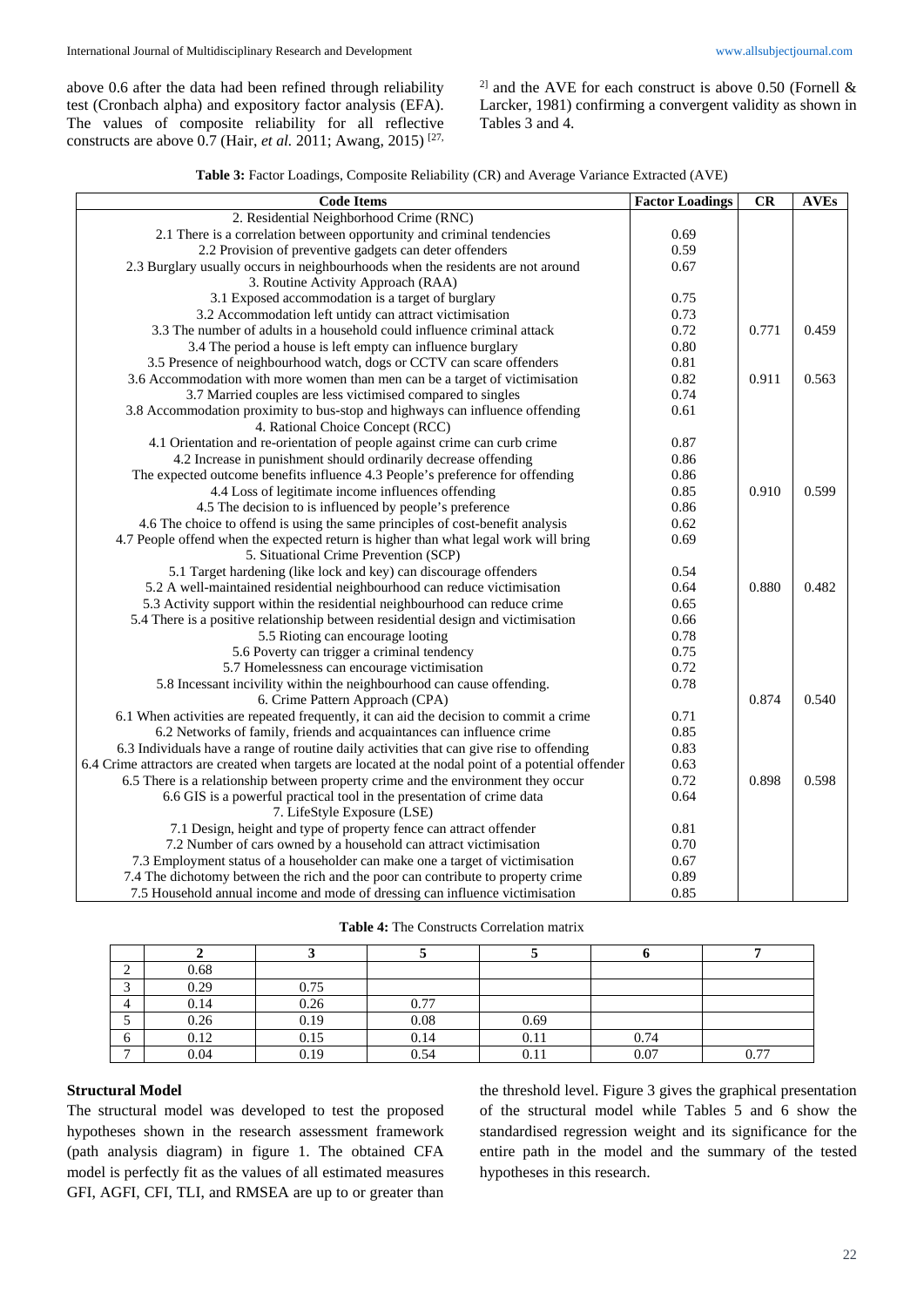

**Fig 3:** The Structural Model

| Table 5: The standardised regression weight and its significance for the entire path in the model. |
|----------------------------------------------------------------------------------------------------|
|----------------------------------------------------------------------------------------------------|

| Path       | Construct  | <b>Estimate</b> | S.E   | C.R   | <b>P-Value</b> | <b>Result</b> |
|------------|------------|-----------------|-------|-------|----------------|---------------|
| - - - -    | RAA        | 0.26            | 0.083 | 3.134 | 0.002          | Significant   |
| - - - -    | <b>RCC</b> | 0.12            | 0.058 | 2.050 | 0.040          | Significant   |
| . <b>.</b> | <b>SCP</b> | 0.26            | 0.074 | 3.406 | ***            | Significant   |
| ----       | $\rm{CPA}$ | 0.24            | 0.089 | 2.646 | 0.008          | Significant   |
| ----       | LSE        | 0.16            | 0.058 | 2.474 | 0.013          | Significant   |
|            |            |                 |       |       |                |               |

| Table 6: The summary of the tested hypotheses in this research |  |
|----------------------------------------------------------------|--|
|----------------------------------------------------------------|--|

| S/N |                   | The central hypothesis statement in the research                                             | <b>Estimate P-value</b> Result |       |                   |
|-----|-------------------|----------------------------------------------------------------------------------------------|--------------------------------|-------|-------------------|
|     | H1                | There is a direct relationship between the routine activity approach and neighbourhood crime | 0.26                           | 0.002 | Supported         |
|     | 2. H <sub>2</sub> | There is a significant relationship between rational choice concept and neighbourhood crime  | 0.12                           | 0.040 | Supported         |
|     | 3. H <sub>3</sub> | Situational crime prevention (SCP) has a direct impact on residential neighbourhood crime.   | 0.26                           | ***   | Supported         |
|     | 4. H <sub>4</sub> | There is a direct relationship between crime pattern approach and Neighbourhood crime        | 0.24                           | 0.008 | Supported         |
|     | 5. H <sub>5</sub> | Lifestyle exposure has a direct impact on residential neighbourhood crime                    | 0.16                           |       | $0.013$ Supported |

**Key:** \*\*\* represents P-value is less than 0.001

### **Discussion**

The all-inclusive review of literature facilitated the earlier presented hypothesised research model in Table 6. The hypothesised results in Table 5 outlined the outcome of every respected path in the structural measurement model. Therefore, every path's hypothesis in this research is presented accordingly in the next paragraphs.

**Hypothesis (H1**)**:** *Routine activity approach (RAA) has a significant and direct effect on residential Neighbourhood crime (RNC).* The result shows that routine activity approach ( $\beta = 0.26$ ,  $z = 3.134$  and  $p = 0.002$ ) are strongly

significant to residential neighborhood crime. Therefore, hypothesis H1 is supported and held. The research outcome confirms that routine activity is considered a critical determinant factor of residential neighbourhood crime. It implies that day–to–day movement and activities within the neighbourhood could be a magnet to different offences within the residential neighbourhood, especially burglary from the respondents' perspective. Besides, this research finding is consistent with the empirical findings by Cohen & Felson (1979) <sup>[14]</sup>; Wooldredge & Cullen & Latessa (1992); Wittebrood & Nieuwbeerta (2000); and Eck (1994)  $[47]$  in which they variously supported that routine activity could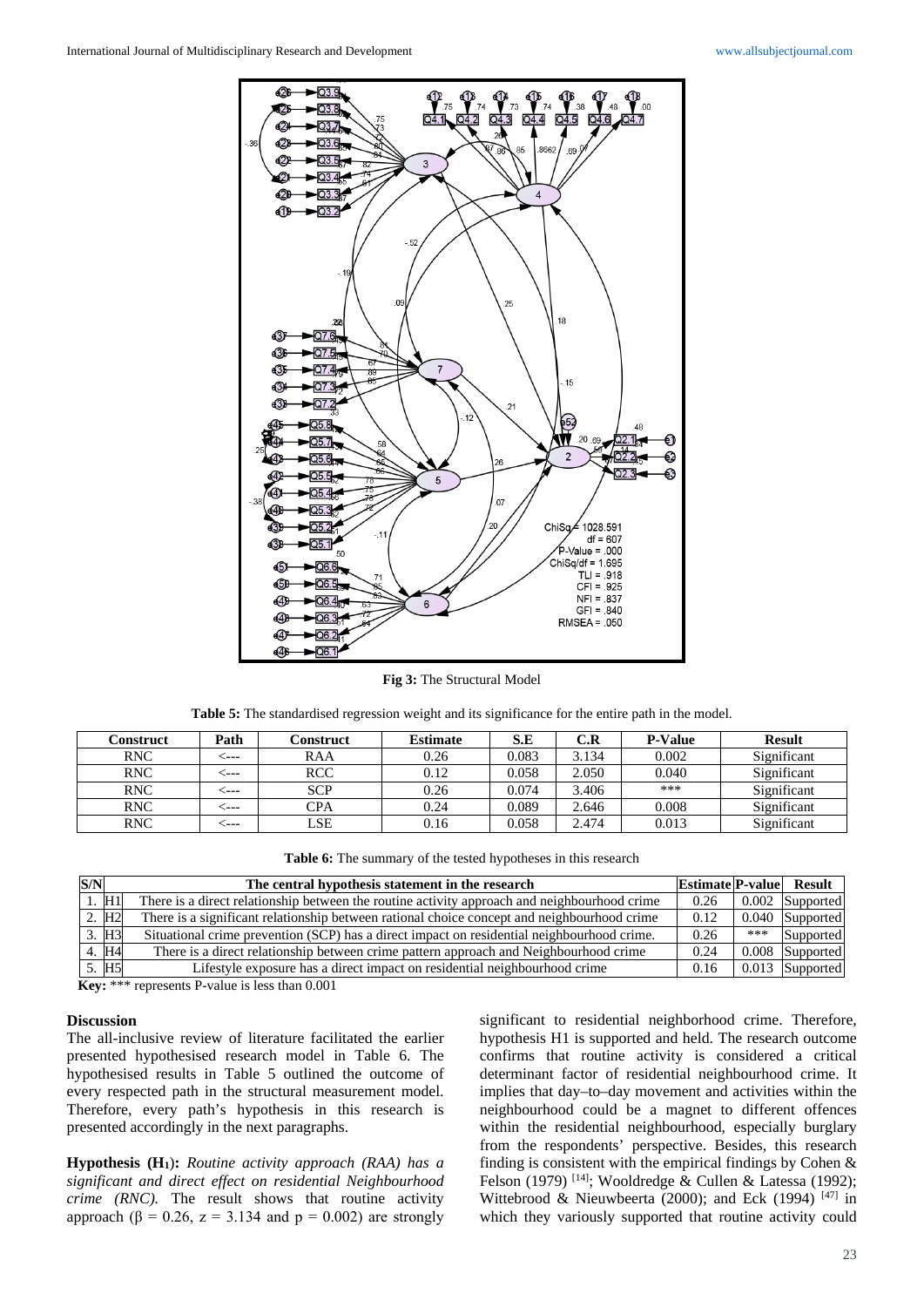create a path for various forms of offences within a residential neighbourhood.

**Hypothesis (H2):** *There is a significant relationship between Rational Choice Concept (RCC) and Residential Neighborhood Crime (RNC)*. In the same vein, the research's result found that *Rational Choice Concept* (β = 0.12,  $z = 2.050$  and  $p = 0.040 < 0.05$ ) has a significant impact on residential neighborhood crime in Nigerian housing neighborhoods. Therefore, the hypothesis is accepted and empirically supported by this research.

With Cornish & Clarke (1986)  $[17]$ , rational choice theories of crime emerged to explain criminal behaviour as a function of expected reward and punishment, weighted by the subjective probability of detention (Piliaving*, et al.*, 1986). Considering the application of RCC, Jacobs (1996) interviews with 40 active crack dealers show that their behaviour and their interpersonal strategies are jointly determined by their desire to maximise profit from their sales and maximise the possibility of arrest undercover narcotics officers. The dealers, who mostly interact with anonymous clientele, employ perceptual shorthand on unfamiliar clients; these were observational and testing techniques to detect deception on the clients' part. Also in Horney & Marshall's (1992) analysis of data collected from incarcerated adult offenders of major felonies confirmed that criminals' subjective perception of risk of detention is realistically updated by their own experience; while those who committed the crime often without getting caught, lower their expectation of detection. Others who are caught most of the time subsequently increase their perception of risk. The application and empirical proofs of rational choice theory in property crime are explicitly mentioned in the works of Eck & Weisburd (2015) <sup>[21]</sup>, Cornish & Clarke (1986) [17], and Wikstrom (1995).

**Hypothesis (H3):** *Situational crime prevention (SCP) has a direct impact on residential neighbourhood crime (RNC)*. As presented in the Table 6, research outcome shows that situational crime prevention ( $\beta$  = 0.26, *Z* = 3.406 and *p* =  $0.000 < 0.001$ ) is significant and have direct effect on residential neighborhood crime. The outcome of this research showed strong support for hypothesis H3, as demonstrated in the final structural measurement model (see Figure 3). By implication, therefore, the research finding shows that as far as the public (respondents) is concerned, any effort made to block every victimisation opportunity is a step towards reducing crime. Thus, in other words, translate to the fact the situational crime prevention influences property crime. Therefore, the above research hypothesis is supported. This research finding supports previous studies that notwithstanding criminologists' criticisms against SCP, practical and empirical proofs abound that SCP is a potent tool for property crime (Crawford & Evans, 2016). To some UK commentators, SCP measures have been a critical driving force behind the historic 'crime drop' – notably declining property crime - since the early to mid-1990s both in the UK and other countries (Farrell, *et al.* 2014; Van Dijk, *et al.* 2012) <sup>[45]</sup>. This 'security hypothesis' contends that crime fell because of a reduction in crime opportunities caused by improvements in the level and quality of security, which includes, most prominently, improved vehicle security, particularly electronic immobilisers and central deadlocking systems, and enhanced household security via burglar alarms and security design standards (given the erstwhile volume of car theft and burglary). Some suggestions falling property crime may have reduced violence as an indirect effect of the same processes (Farrell, *et al*. 2016) [22]. The explanatory link is made via criminal career research, which finds that most criminal careers are dominated by property crime and that property crimes are often the debut crimes that begin a criminal career.

Consequently, if security improvements have reduced the volume of property crimes, it is suggested that this may have caused the less prevalent violent crimes to decline because much violence would likely be linked with an acquisitive crime in some way. These research findings suggest limited displacement effects at a macro–level, which for long had been the Achilles heel of situational approaches. To this end, they appear to reinforce the findings of others (Guerette & Bowers 2009). Nevertheless, there have been some significant critiques of the 'security Hypothesis'. The most prominent is the displacement to new forms of online, electronic and cyber-enabled crime (Office for National Statistics, 2016).

**Hypothesis (H4):** *Crime Pattern Approach (CPA) has a direct impact on Residential Neighbourhood Crime (RNC)*. As presented in the Table 6, research outcome shows that crime pattern approach ( $β = 0.24$ ,  $Z = 2.646$  and  $p = 0.008$  < 0.05) is significant and have direct effect on residential neighborhood crime. The outcome of this research showed strong support for hypothesis H4, as demonstrated in the final structural measurement model (see Figure 3). Therefore, the research finding shows that place and situation positively influence victimisation opportunity within a residential neighbourhood in a Nigerian urban setting. Thus, in other words, translate to the fact that the crime pattern approach influences property crime. Therefore, the above research hypothesis is supported.

The outcome of this research is in agreement with existing and related studies where it is strongly affirmed that place and the environment play a vital role in determining the immediate causes of frequent victimisation within the residential neighbourhood. Herbert & Hyde (1985) assert that the personally known areas around the home or other routine activity nodes might be remote by the street network structure from main drifts of people and maybe known to moderately few persons. Such zones would fall into fewer possible criminals' awareness spaces and be less prone to attack and other criminal acts. Crimes in such neighbourhood are likely to be committed by insiders persons who belong to or routinely frequent the neighbourhood. Previous studies on residential burglary revealed more robust support for this: the inner parts of the residential neighbourhood had much lower burglary experience than the border zones known to persons from several residential areas. In Brantingham & Brantingham  $(1993)$  <sup>[6]</sup> work, it was concluded that the criminal has to locate a target or victim in his awareness space in order for a crime to occur. A criminal's awareness space will change with new information and as a result of searching. The expansion of an awareness space will most probably occur in a connected fashion; the borders or edges of currently known areas will be explored, first. In exploring new areas, the potential offender will find it easier to penetrate areas with predictable road networks. Areas with grid street layouts are more predictable than areas with winding roads,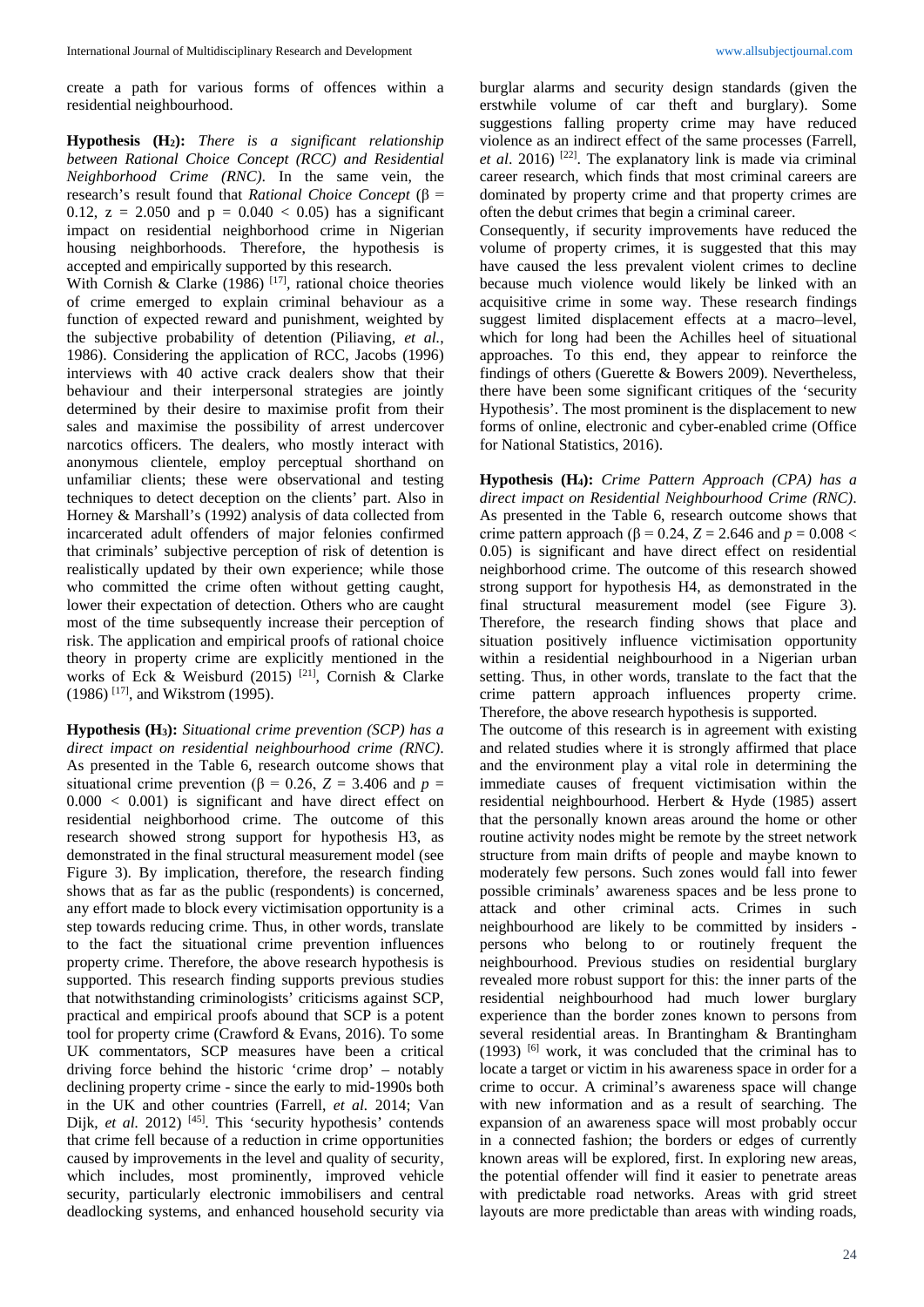cul-de-sacs, or dead ends. Other related studies in this respect include Taylor & Lee (1988), Sheard (1991), and Cromwell*, et al*., (1991).

**Hypothesis (H5):** *Lifestyle-exposure (LSE) has a direct impact on residential neighbourhood crime (RNC)*. In the same vein, the research's result found that *lifestyle exposure* ( $\beta$  = 0.16, z = 2.474 and p = 0.013 < 0.05) has significant impact on residential neighborhood crime. Therefore, the hypothesis is held true and empirically supported by this research. This result implies that victimisation could occur due to the way residents conduct themselves within the neighbourhood and the type of peers they keep.

Essentially, this finding is consistent with past research studies. There is observed indicating that both property and violent victimisation upsurge with exposure; earlier studies revealed that augmented time spent engaging in leisure activities—especially those located outside one's home increases the risk of victimisation (Bunch, Clay-Warner & Lei, 2015; Fisher, Daigles & Cullen, 2010  $[10, 46]$ ; Gibson, Fagan & Antle, 2014; Maimon & Browning, 2012) [10, 28]. For example, adopting the British Crime Survey, the work of Sampson & Lauritsen (1990) [41] and Miethe & Meier (1994) revealed that those who spent more nights out were more prone to be assaulted. However, research examining specific activities has shown that not all activities are related to victimisation and some protection activities (Henson, Wilcox, Reyns, & Cullen, 2010) <sup>[28]</sup>. An additional indication of exposure is delinquent or criminal lifestyles, which are especially risky because offending often exposes one to other offenders, thus increasing victimisation risk (Mustaine & Tewksbury, 2002; Tillyer, Fisher, & Wilcox, 2011). Similarly, associating with delinquent peer groups is related to victimisation, as it also increases exposure to potential offenders (Schreck & Fisher, 2004; Schreck, Miller, & Gibson, 2003; Wilcox, Tillyer, & Fisher, 2009).

#### **Conclusion**

In line with the key objective, to measure the influence of opportunity in residential neighbourhood crime, the analysed results have upheld the primary hypothesis that opportunity is a critical factor that influences victimisation, especially within the residential neighbourhood. Hence, if the principles inherent in the various crime opportunity theories examined under this study (routine activity, situational crime prevention, crime pattern, rational choice and lifestyle) can be tenaciously followed, the result would be a drastic reduction in the soaring trend of residential neighbourhood crime. The result of this research is in agreement with previous research works. For instance, a study conducted in the USA was completed to investigate the dramatic increase in residential burglary between the 1960s and 1970s. A careful analysis by Cohen & Felson (1979) [14] showed that this increase was a combination of temptation and opportunity. The opportunities to commit burglary were significantly increased due to far more women going out to work, and the use of CCTV was employed. Also, in Germany's 1980s, a study of motorcycle theft identified opportunity as its crucial element. The theft of motorcycles radically declined from about 150,000 in 1980 to about 50,000 in 1986. This unexpected decline resulted from new legislation passed in 1980, making it unlawful to ride a motorbike in the country without a helmet. The enforcement of the law was gradual but More Strict during the period and resulted in the large decline in motorcycle theft (Clarke, 1980; Mayhew, *et al*., 1989). Furthermore, a good understanding and implementation of the influence of opportunity in crime, especially in property, could go a long way in ensuring housing sustainability, increase in government revenue especially property tax, reduction in government expenditure on crime control and more importantly enhancement of the housing values which by extension could lead to a boost in housing investment. This research is expected to serve as a clarion call to researchers to expedite research efforts in this direction, primarily pointing out its relevance within the developing nations' urban setting. The research also serves as an appeal to the Nigerian government's various sector to see residential neighbourhood crime as a social menace calling for urgent attention by sponsoring academic research in this respect and ensuring the research findings/recommendations are worked on and implemented. As part of the government's responsibility, crime prevention departments must promote research in collaboration with the law enforcement agencies. Conclusively, considering the consequences of residential neighbourhood crime to the residents, environment and even government (Olajide, *et al*., 2017; Anderson, 1999)  $[37, 1]$  no effort is expected to be spared in combating the menace headlong which further make this research a laudable one. As a result of time, space, and the need for strict compliance with the study's primary objective, the authors could not dig deep into the associated concepts or/and variables' nitty-gritty. It is, however, treated as an opportunity for future research.

#### **References**

- 1. Anderson DA. The aggregate burden of crime. The Journal of Law and Economic,1999:42(2):611-642.
- 2. Awang Z. SEM Made Simple. Selangor: MPWS Rich Publication, 2015.
- 3. Awang Z. A Handbook on Structural Equation Modeling. Selangor: MPWS Rich Publication, 2014.
- 4. Bartlett JE, Kotrlik JW, Higgins CC. Organizational Research: Determining Appropriate Sample Size in Survey Research. Information Technology, Learning and Performance Journal,2001:19(1):43-50.
- 5. Bentler PM, Bonett DG. Significance test and goodness of fit in the analysis of covariance structure. Psychological Bulletin,1980:88(3):588-606.
- 6. Brantingham PL, Brantingham PJ. "Nodes. Paths and Edges: Considerations on Environmental Criminology." Journal of Environmental Psychology,1993:13:3-28.
- 7. Brantingham PJ, Wong P. "How Public Transit Feeds Private Crimes: Notes on the Vancouver "Skytrain' Experiences." Security Journal,1991:2:91-95.
- 8. Brantingham PJ, Brantingham PL. Introduction: The dimensions of crime. Environmental criminology, 1981, 7-26.
- 9. Bullock K, Clarke RVG, Tilley N. Situational prevention of organised crimes. Taylor & Francis, 2010.
- 10. Bunch J, Clay-Warner J, Lei MK. Demographic characteristics and victimisation risks: Testing the mediating effects of routine activities. Crime & Delinquency,2015:61(9):1181-1205.
- 11. Clarke RV. Situational crime prevention: successful case studies. New York: Harrow and Heston. ISBN 0- 911577-39-4, 1997.